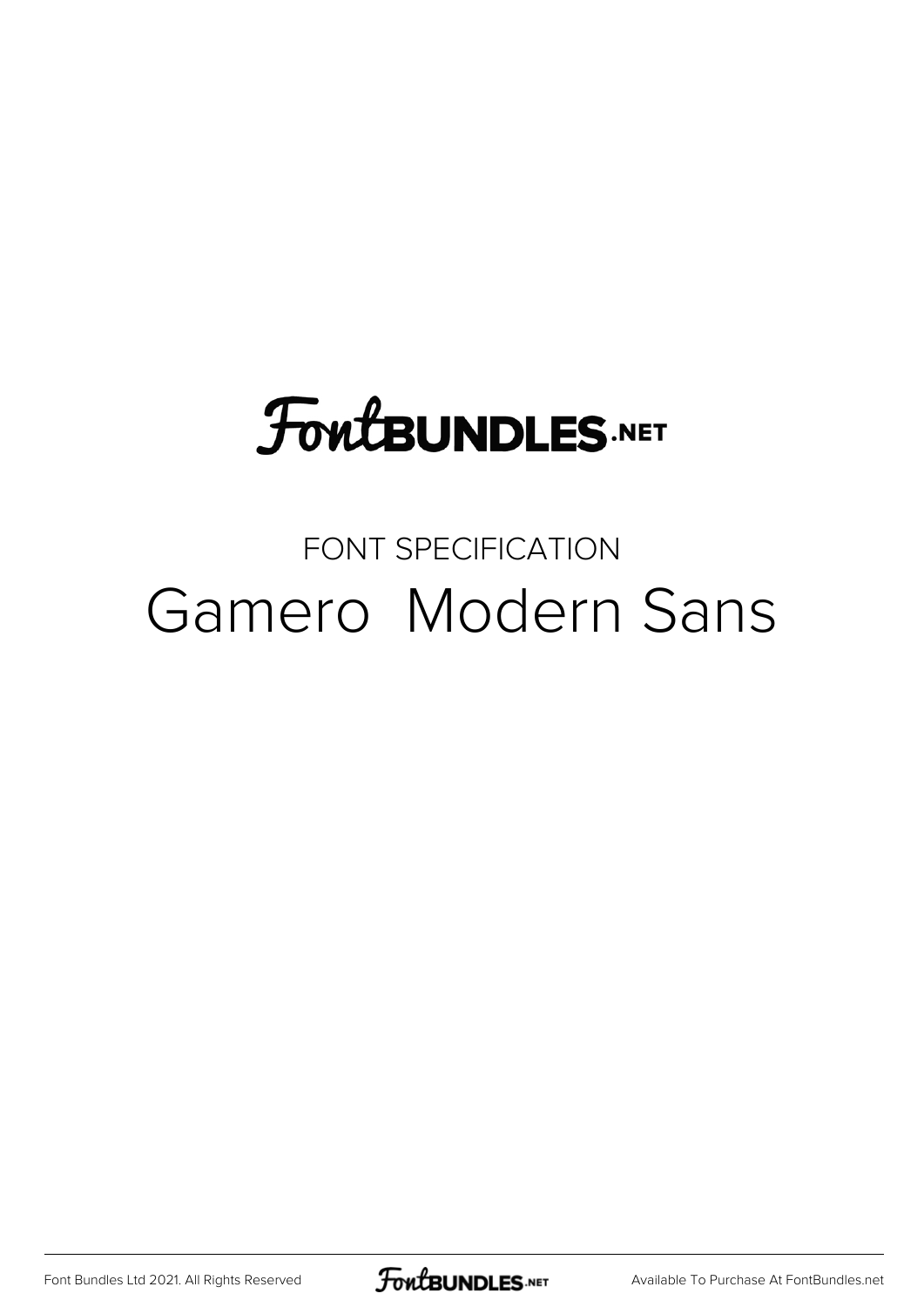#### Gamero - Regular

**Uppercase Characters** 

### ABCDEFGHIJKLMNOPQ RSTUVWXYZ

Lowercase Characters

## ABCDEFGHIJKLMNOPQ RSTUVINXY7

Numbers

#### 0123456789

**Punctuation and Symbols** 

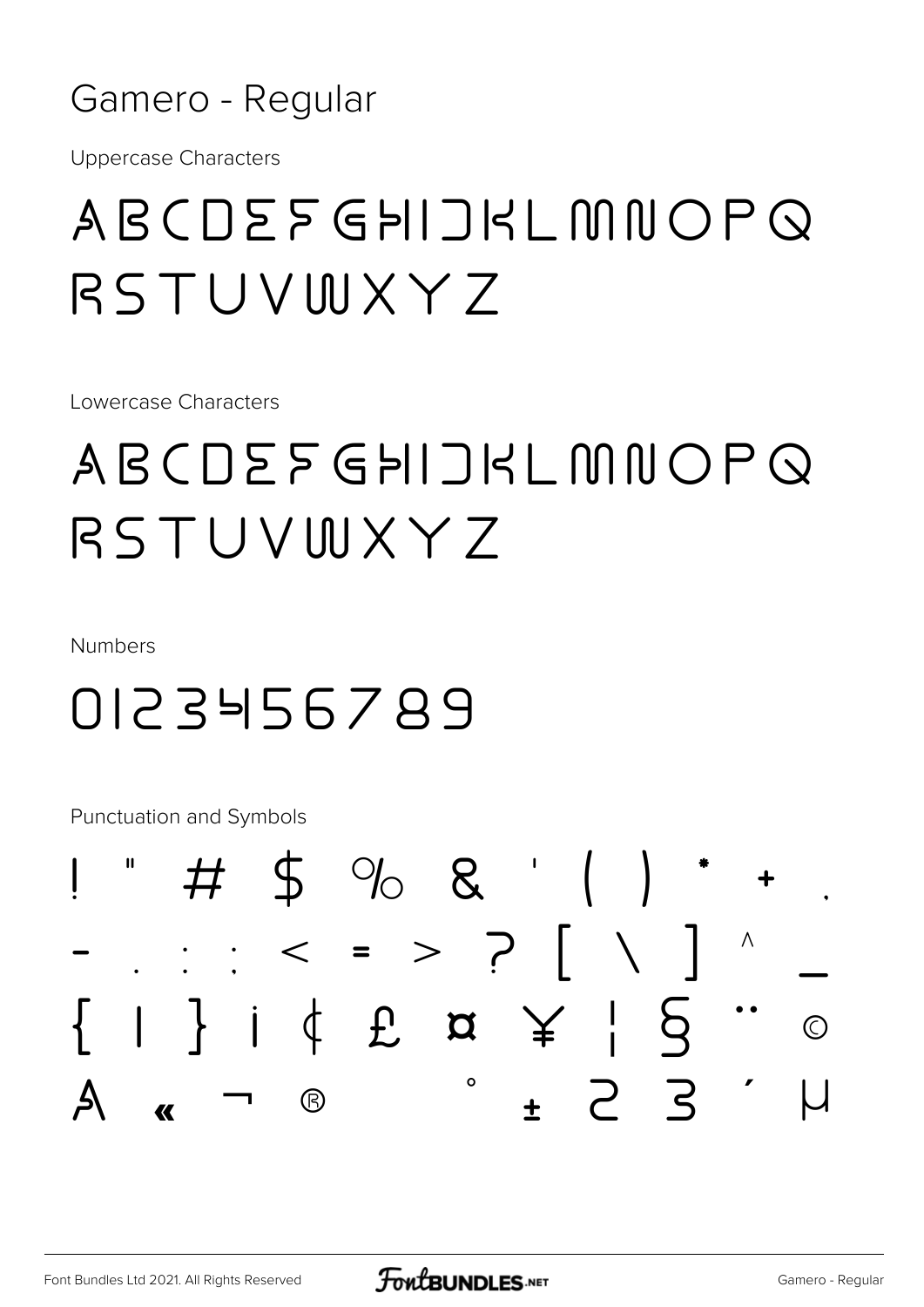¶ · ¸ ¹ º » ¼ ½ ¾ All Other Glyphs À Á Â Ã Ä Å Æ Ç È É Ê Ë Ì Í Î Ï Ð Ñ Ò Ó Ô Õ Ö × Ø Ù Ú Û Ü Ý ß à á â ã ä å æ ç è é ê ë ì í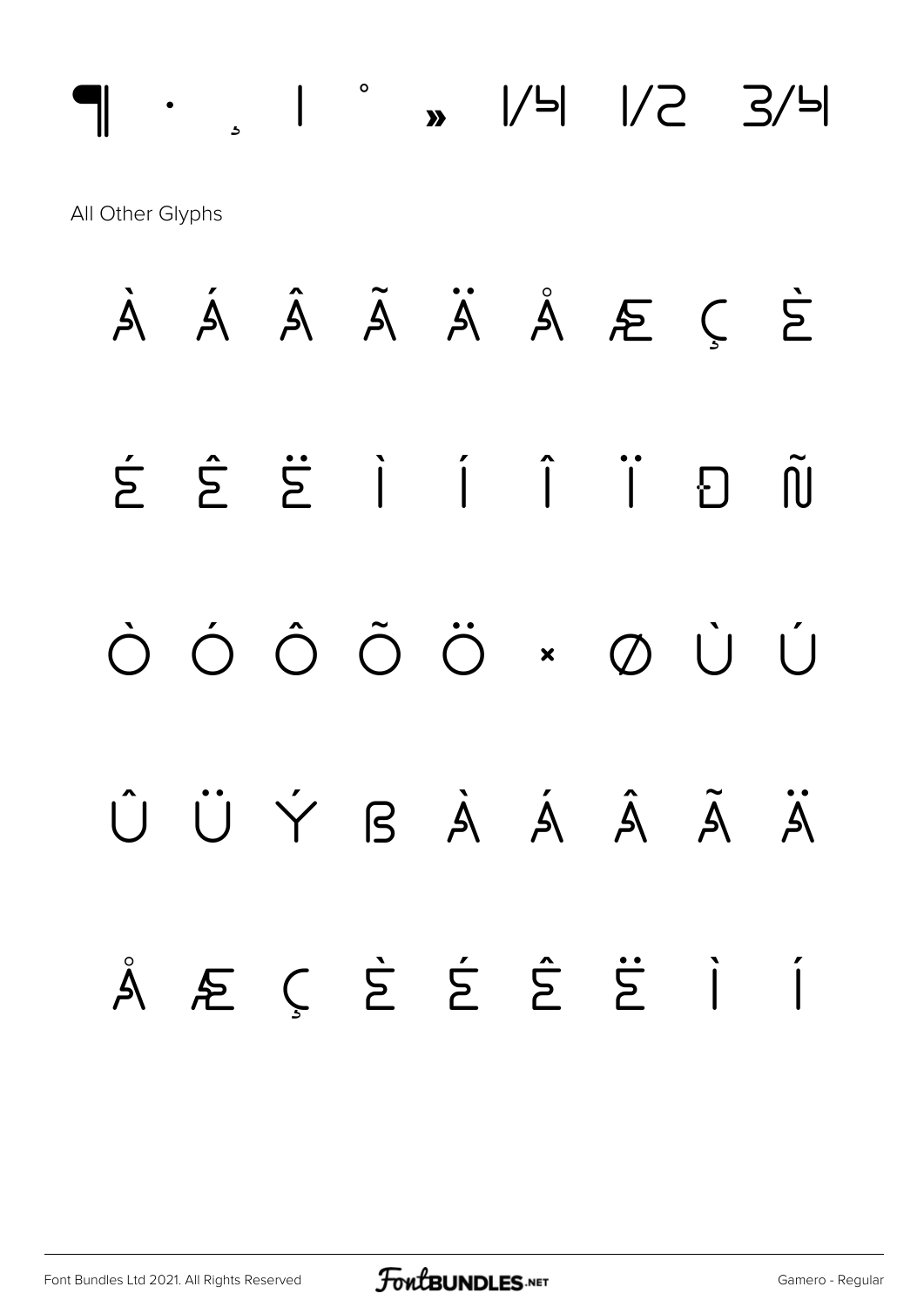